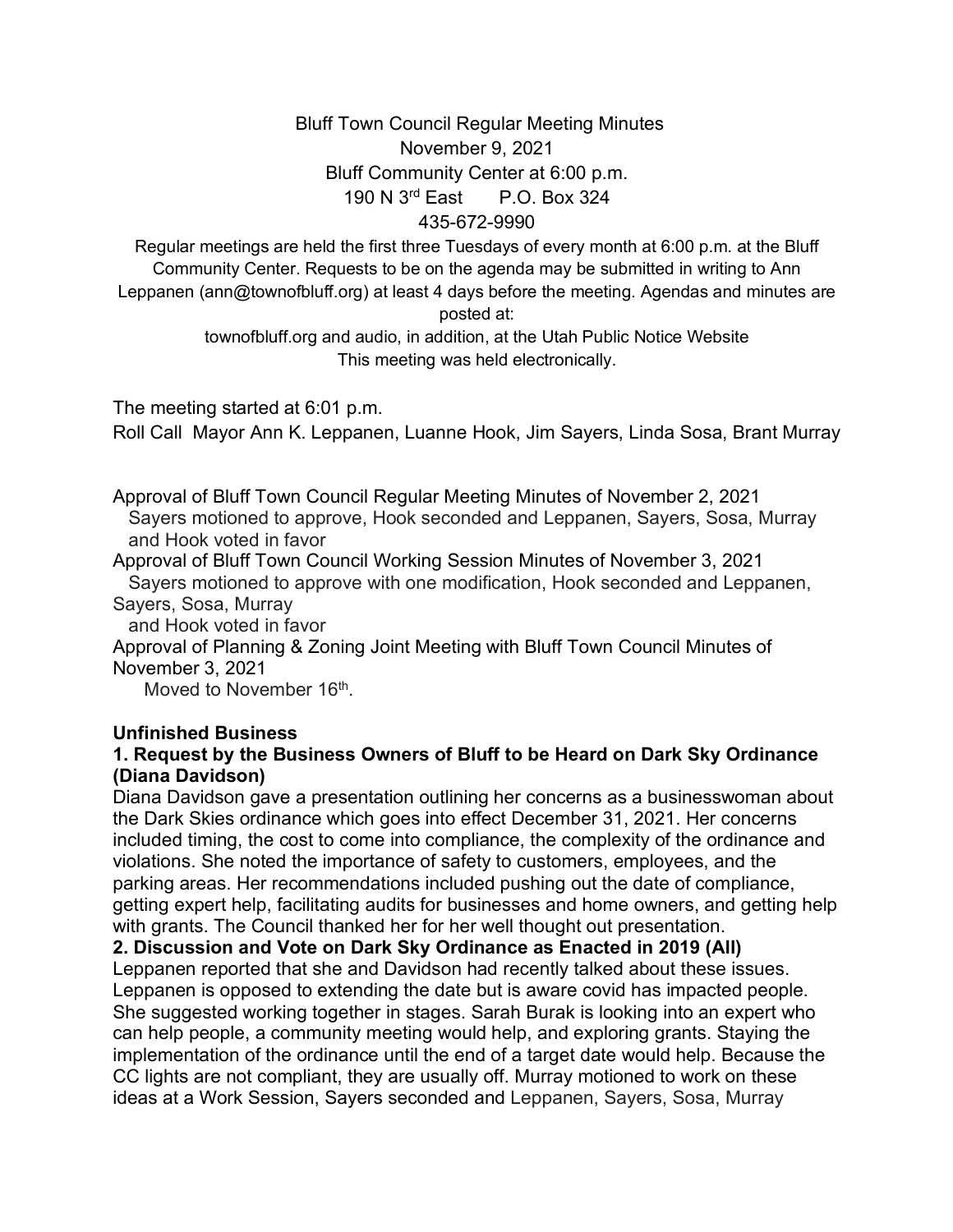and Hook voted in favor. The issue will be voted on at our next meeting.

## **3. Update on Old Bluff Elementary School Plan (Murray/Sayers)**

Sayers has called for a meeting this week with Murray, Dave Conine, and Heather Atene. Conine is working on the proportions of the common area, Town area and UDB area. Sayers is taking minutes of their meetings. He will talk with James about taking care of the building. Leppanen said he is very interested in doing the work. Sayers will look into whether we can lock into a lower propane price by getting volume.

# **4. Report on November 8, 2021 AmeriCorps "Lunch and Learn" (Leppanen)**

The group had planned on a hike but just found out a member had been an exposured to covid eight days previously; Leppanen canceled the hike so the group was not in a vehicle. Bill Crowder picked up Subway sandwiches and spoke about the Native American history of the area in a socially distanced setting.

### **5. Discussion and Vote on Proposed Noxious Weed Ordinance (All)**

The Council agreed this would be better as a resolution, so it needs a little reworking. The vote is moved to next week.

#### **6. Summary of Meeting and Joint Meeting with Planning and Zoning on Wednesday, November 3, 2021 (audio will be posted on UPNW under Planning and Zoning)**

Sayers noted the Commission asked the Council for direction and will have a public hearing for several ordinance changes. Hook added changing zoning for kennels, Dark Skies and variance questions. She reported a land use clearance had been approved at the P&Z meeting.

### **7. Discussion and Vote on Off-Street Parking (All)**

Sayers motioned to approve, Murray seconded. Hook had concerns about whether current businesses would have to make changes and Leppanen explained current businesses would not be affected; it is not retroactive and will affect new construction. Sayers withdrew his motioned and Leppanen will add a sentence to clarify Hook's concerns.

## **8. Discussion and Vote on Policies (All)**

Sosa motioned to approve the Email Management, Social Media, and Laptop policies, Sayers seconded and Leppanen, Sayers, Sosa, Murray and Hook voted in favor

### **9. Results of Election (Leppanen)**

The County did count votes but did not publish them since Leppanen, Hook, and Sosa were running unopposed. The Council will need to choose and publish meeting dates and times for 2022, and choose a Pro Tem. Leppanen will work with Mac McDonald about the bill we received for the 2019 election. We were charged almost \$4,000 but Leppanen has paperwork stating the agreement was for about \$1,000.

#### **New Business**

## **10. Elected Officials Training in Blanding at USU (Leppanen)**

This is December 11<sup>th</sup> from 8 to 3 and \$60. Registration is on the ULCT website for those wanting to attend.

## **11. Financial Report (Sosa)**